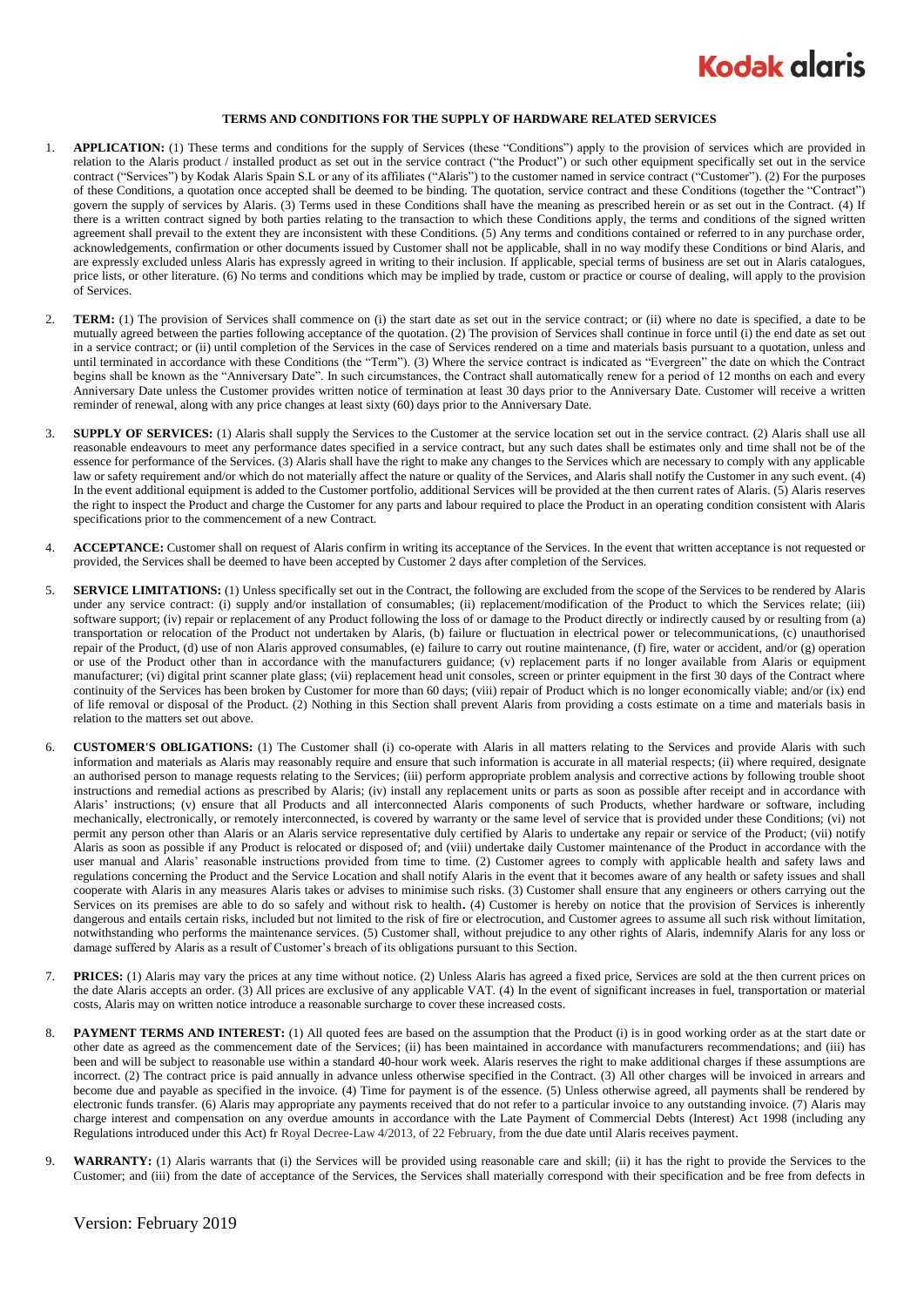## **Kodak glaris**

material and workmanship for the duration of the Contract. (2) All warranties, conditions or other terms (whether express or implied by statute, common law, arising from conduct or a previous course of dealing, or trade custom or usage) as to quality, fitness for any particular purpose and/or merchantability, are, to the fullest extent permitted by law, excluded from the Contract. (3) On account of Services claimed to be defective, Customer shall not be entitled to (a) cancel (or withdraw from) the Contract, (b) claim a reduction of the agreed fees for the performance of the defective Services or make payment deductions, or (c) withhold payment of invoices. Subject to any exclusions of Alaris' liability for defects pursuant to the Contract, in case of any warranty claim by Customer due to the performance of defective Services, Alaris shall only be obliged to, at its discretion, repeat performance of the defective services or credit to Customer the full fee paid for the defective Services. In particular, any liability of Alaris for minor defects in the Services (i.e. defects not materially impairing the Customer from using (or benefiting from) the respective work products) shall be excluded. (4) Alaris' warranty shall not apply in relation to any defect arising from (i) the acts, omissions, negligence or defaults of the Customer or the Customer's employees, agents or end customers; (ii) failure to comply with operating instructions or other recommendations of Alaris as to the storage, handling and/or use of the Services; (iii) wilful damage; (iv) use not in accordance with the purpose for which they were designed; or (v) misuse or alteration or repair of the Services other than by persons authorised by Alaris. (4) The warranty is not transferable.

- 10. **LIMITATION OF LIABILITY:** (1)If not expressly provided for otherwise in these Conditions, in no event, whether in contract, tort (including in either case negligence), misrepresentation (other than fraudulent misrepresentation), breach of statutory duty or otherwise pursuant to the Contract, shall Alaris be liable for any loss of profits, anticipated savings, revenue, business, loss or corruption of data, loss of use, loss of goodwill, loss due to delay or any indirect or consequential loss or damage whatsoever or any claims from third parties for such damages. (2) Alaris' liability for breach of the warranty set out in Section 9 (1) above, is, at Alaris' option, limited to the repair, replacement or crediting of the full price paid for the Services that directly gave rise to the claim. (3) Subject to (1) and (2), Alaris' aggregate liability for all other claims, whether in contract, tort (including in either case negligence), misrepresentation (other than fraudulent misrepresentation), breach of statutory duty or otherwise pursuant to the Contract, shall be limited to the net price paid by the Customer for the specific Services giving rise to the claim in the twelve (12) months prior to the date on which the loss or damage occurred. (4) Nothing in the Contract shall be deemed to exclude or limit Alaris' liability in respect of: (i) Loss or damage caused by wilful intent or gross negligence of Alaris or Alaris' officers, employees, agents or contractors; (ii) Injuries to or death of any person, caused by Alaris or Alaris' officers, employees, agents or contractors; or (iii) any other liability which cannot be excluded by law. (5) Any claim for loss or damages, except a claim for damages arising out of (4) must be notified to Alaris within twelve (12) months as from the date on which the damage was caused, failing which such claim is deemed to be waived.
- 11. **FIRMWARE:** In relation to any Alaris firmware supplied as part of the Product ("Firmware"), Alaris shall provide updates where possible to correct errors and bugs in the Firmware, in accordance with the response time set out in the Contract. For the purposes of these Conditions, the term "Firmware" does not include software, embedded or otherwise which is provided by a third party in third party hardware ("Third Party Software"). Support for Third Party Software is subject to the terms of a separate agreement between the Customer and the third party supplier. If updates, upgrades or supplements of the Firmware are provided, use is governed by these Conditions, subject to any amendments made by Alaris from time to time, unless otherwise notified in writing. For the avoidance of doubt, Alaris has no obligation under the Contract to provide support in relation to any ancillary, additional or supporting software which is subject to a separate agreement.
- 12. **INTELLECTUAL PROPERTY:** All intellectual property rights, meaning all inventions, registered designs, design rights, data base rights, copy rights, know-how, trademarks, trade secrets and all other intellectual property rights, and the applications for any of the same and any rights or forms of protection of a similar nature and having equivalent or similar effect to any of them which may subsist anywhere in the world, ("Intellectual Property Rights") in or arising out of or in connection with the Services shall be owned and retained by Alaris.
- 13. **INDEMNIFICATION:** (1) Customer shall (i) not cause or permit any third party to cause any damage or endanger the Intellectual Property Rights of Alaris; and (ii) without prejudice to any other rights of Alaris, indemnify Alaris for any loss suffered by Alaris by reason of any use by Customer, Customer's employees, agents or customers, of Intellectual Property Rights of Alaris other than in accordance with the Contract. (2) Customer shall without prejudice to any other rights of Alaris, indemnify Alaris for any loss suffered by Alaris, howsoever arising, by reason of Customer's breach of its obligations pursuant to Sectio[n 6](#page-0-0) above. (3) In the event of a claim, or notification of an intention to make a claim, which may reasonably be considered likely to give rise to a liability under this indemnity ("Claim"), Customer shall: (i) as soon as reasonably practicable, give written notice of the claim to Alaris specifying the nature of the Claim in reasonable detail; and (ii) not make any admission of liability, agreement or compromise in relation to the Claim. (4) Customer shall not, except with the prior written consent of Alaris, consent to entry of any judgment or enter into any settlement that does not include as an unconditional term given by the claimant or plaintiff to Alaris and its affiliates a release from all liability and blame with respect to the Claim.
- 14. **SUSPENSION AND TERMINATION:** (1) If Alaris' performance of any of its obligations under the Contract is prevented or delayed by any act or omission by the Customer or failure by the Customer to perform any relevant obligation ("Customer Default"), Alaris shall without limiting its other rights or remedies have the right to suspend performance of the Services until the Customer remedies the Customer Default, and to rely on the Customer Default to relieve it from the performance of any of its obligations to the extent the Customer Default prevents or delays Alaris' performance of any of its obligations. (2) Alaris shall not be liable for any costs or losses sustained or incurred by the Customer arising directly or indirectly from Alaris' failure or delay to perform any of its obligations as set out in the Contract; and the Customer shall reimburse Alaris on written demand for any costs or losses sustained or incurred by Alaris arising directly or indirectly from the Customer Default. (3) Where in Alaris' reasonable opinion, Product is no longer capable of economic repair or where parts are no longer available, such Product may be removed from the scope of the Contract on written notice to the Customer. In such case, the agreed service fees shall be reduced by the amount which was exclusively allocated to the provision of Services regarding the removed Product. (4) Without prejudice to its other rights, Alaris may terminate the Contract or in its sole discretion suspend performance of the Services immediately by written notice to the Customer in the event that; (i) Customer fails to pay any sums due under and in accordance with the Contract; (ii) Customer breaches any terms of the Contract; (iii) Customer is unable to pay its debts as they fall due, passes a resolution for winding up (other than for the purposes of a solvent amalgamation or reconstruction) or if a court of competent jurisdiction makes an order to that effect, enters into a receivership or liquidation or otherwise ceases to carry on business or an analogous event occurs to Customer in any jurisdiction; (iv) an event pursuant to Section 19 (6) where such event has persisted for more than 14 days; or (v) pursuant to Sectio[n 17](#page-2-0) (2).
- 15. **CONFIDENTIAL INFORMATION:** (1) All non-public, confidential or proprietary information of Alaris, including but not limited to, specifications, samples, patterns, designs, plans, drawings, documents, data, business operations, pricing, discounts or rebates, disclosed by Alaris in connection with the Contract, whether disclosed orally or disclosed or accessed in written, electronic or other form or media, and whether or not marked, designated or otherwise identified as "confidential," shall be deemed to be confidential, to be used solely for the purpose of performing under the Contract and may not be disclosed or copied unless authorized in advance by Alaris in writing. (2) Upon Alaris' request, Customer shall promptly return all documents and other materials received from Alaris and delete any copies made thereof. (3) Alaris shall be entitled to apply for injunctive relief for any violation of this Section. (4) This Section does not apply to information that is: (i) in the public domain; (ii) known to Customer at the time of disclosure; (iii) rightfully obtained by Customer on a nonconfidential basis from a third party; or (iv) is required to be disclosed by any applicable law or by order of any Court of competent jurisdiction or any government body, agency or regulatory body, provided that the receiving party shall use all reasonable endeavours to give the disclosing party as much written